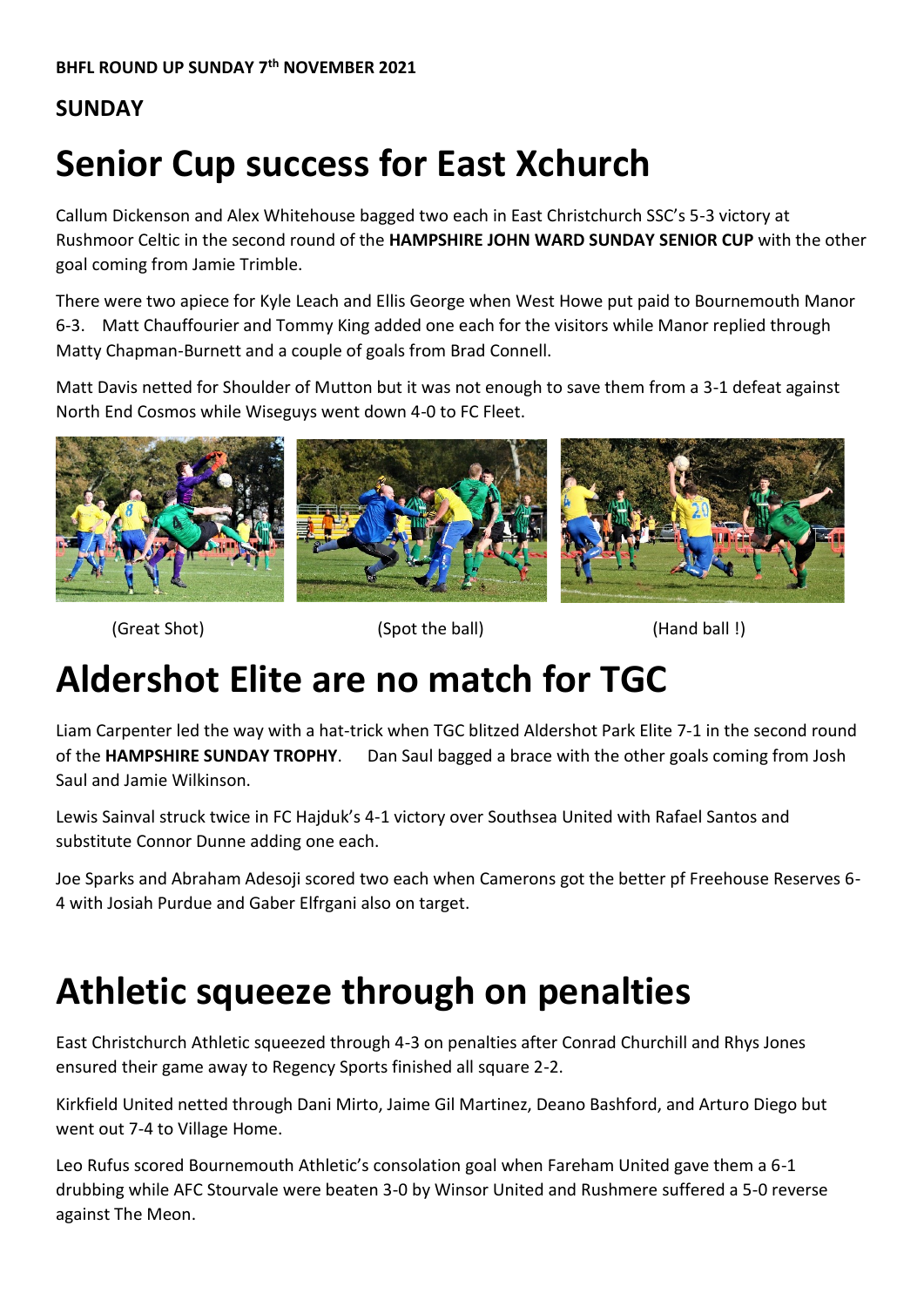#### **Burton are sole survivors in Vase**

Ollie Nicholls scored both AFC Burton goals to give them the verdict 2-1 against Denmead Panthers in the second round of the **HAMPSHIRE SUNDAY VASE** but it was Bournemouth's only success in a disastrous day for Hayward League sides in the competition.

New Milton Borough crashed to a 5-0 defeat against AFC Tauntons while Leonard Popa's scored the Woodville Wanderers Reserves consolation goal when they bowed out 5-1 away to Basingstoke Saints.

Lewis Fellows slotted home two penalties and Ben Mead was also on target for Muscliff Dynamos but they had Martin Mead sent off and were edged out 4-3 by AFC Burridge.

Goals from Jonathan Brown and Andy Vigar were not quite enough to save Academy from a 3-2 reverse against Saturn Royale and unbeaten Division Four leaders Boscombe Celtic Reserves were also beaten 3-2 when they visited Village Athletic. Alex Rossi and Alex Hawey were the Celtic scorers.

Grange Athletic completed the list of Hayward League sides exiting the competition when they took a 5-0 tumble against Warren Wanderers.

#### **Abbey crush Budgies in Dorset Cup**

Abbey's Joe Wickham plundered eight when the Division One heavyweights gave Wyke Regis Budgies a 22- 0 larruping in the second round of the **DORSET SUNDAY CHALLENGE CUP**. Luke Burbidge and Simon Bereznicki rattled in six and four respectively with Max Wilcock, Kenny Strong, Sean Griffiths, and Luke Delaney completing the rout.

Jake Firth, Kyle Joyce, and substitute Davey Lucas all bagged hat-tricks when Parkstone Athletic took The Royal Standard to the cleaners 16-0. Will Weston and Joe Moore scored twice with Ryan Scadding, Tom Ebel, and Shaun Joyce adding one each.

Jamie Kemp was the four goal star when Poole Rovers thrashed Upton Sociedad 12-1 with Callum Whitelaw, Josh Ridland, and substitute Charlie Shears adding two each. Michael Trim and Sam Snow were the other Rovers marksman with Lewis Tapley scoring Sociedad's consolation goal.

# **Alderney's Liam hits Belvedere for six**

Liam Holland hit The Belvedere for six when Alderney Manor trounced them 10-0 with Connor Stagg, Sam Goodwin, Jacob Harrop, and Tom Mann adding one each.

Matt Head and Ross Dominey grabbed two each in Kraken Sports' 5-0 victory over Wallisdown Wanderers with Dan Palmer getting the other one.

Shane Jackson, Charlie Miller, Tyler Humby, and Yuri Boin gave Poole Borough the upper hand 4-2 against R.A. B. and Poole Wanderers were also 4-2 winners against Old Castle courtesy of Ryan Musselwhite, Dean Mellor, and a couple of goals from Steve Geary.